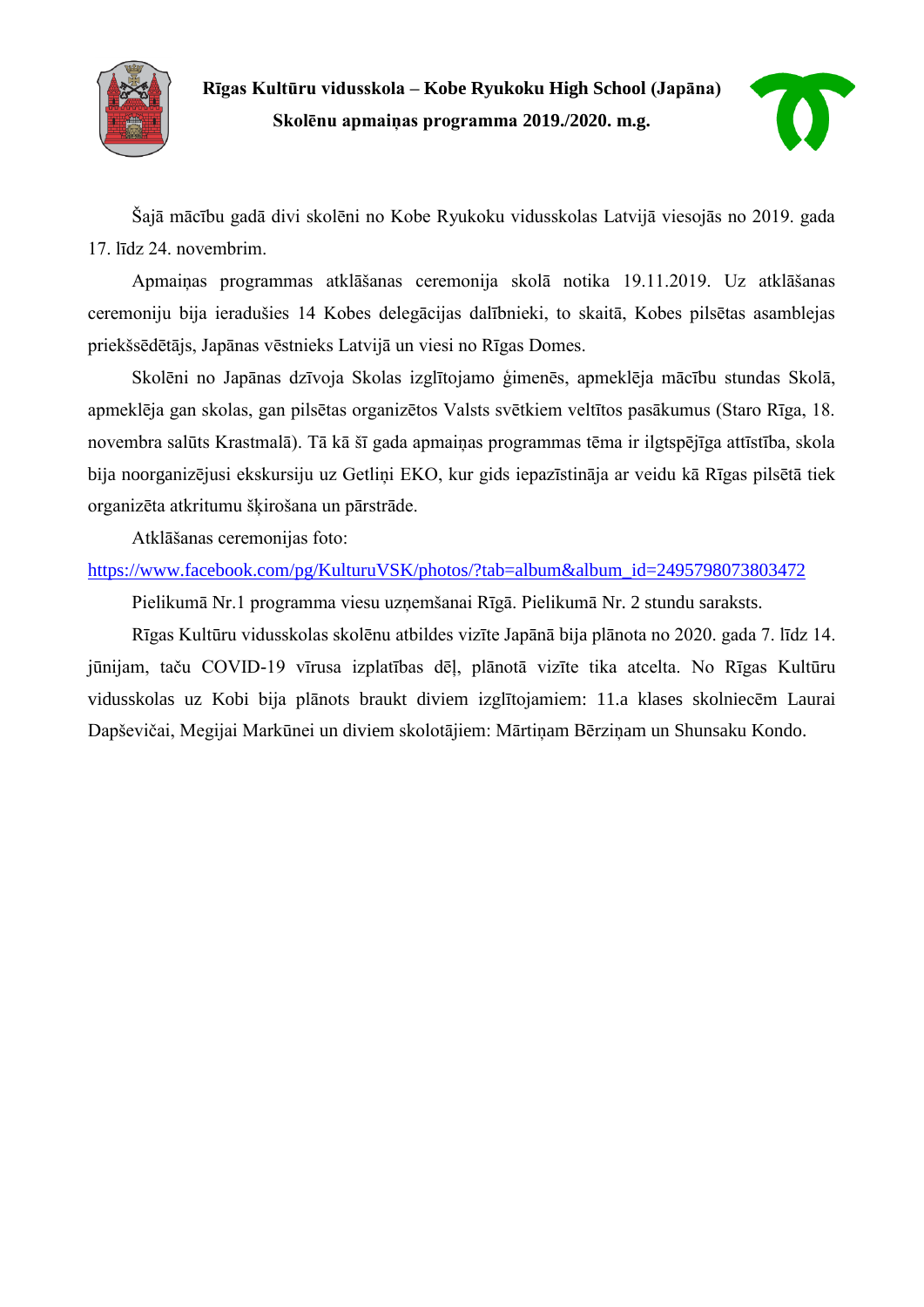|  | Rīgas Kultūru vidusskola – Kobe Ryukoku High School |  |
|--|-----------------------------------------------------|--|
|  | $17.11. - 24.11.2019.$                              |  |

| 18. Monday<br>17. Sunday     |                     | 19. Tuesday                        | 20. Wednesday         | 21. Thursday                                   |  |  |  |
|------------------------------|---------------------|------------------------------------|-----------------------|------------------------------------------------|--|--|--|
| 17:35 Meeting at             |                     |                                    | <b>Lessons at the</b> | <b>Lessons at the School</b>                   |  |  |  |
| <b>Riga Airport</b>          | Day off!            | the School                         | <b>School</b>         | According to the                               |  |  |  |
| $11/17$ (Sunday)             |                     |                                    | According to the      | <b>Lesson Timetable</b>                        |  |  |  |
| Arrival in Riga              | <b>Republic of</b>  | 10:25 Official                     | Lesson                |                                                |  |  |  |
| 17:35 AY1075/V               | Latvia              | Opening ceremony                   | Timetable             | $10:25-11:00$                                  |  |  |  |
|                              | <b>Proclamation</b> | (Hall, 4 <sup>th</sup> floor)      | $8:00 - 15:00$        | Meeting with Acting                            |  |  |  |
|                              | Day!                | Guests from Kobe,                  |                       | Principal                                      |  |  |  |
| <b>Students with host</b>    |                     | Riga City Council                  |                       |                                                |  |  |  |
| families                     | Day with            | and the Embassy of                 |                       | 11:00 Lunch at the                             |  |  |  |
|                              | families            | Japan in Latvia<br>11:05 Excursion |                       | School                                         |  |  |  |
| <b>Light Festival</b>        |                     |                                    |                       |                                                |  |  |  |
| "Staro Rīga 2019"            | From 5pm Light      | around the School                  |                       | $\bullet$ 12:30 (2 hours with a                |  |  |  |
| http://www.starorig          | Festival "Staro     | $11:45$ – Lunch                    |                       | guide in english)                              |  |  |  |
| a.Iv                         | Rīga 2019"          | 13:15 Reception at                 |                       | Getlini EKO - the                              |  |  |  |
|                              | http://www.staro    | Reception at Mazā                  |                       | largest municipal solid                        |  |  |  |
|                              | riga.lv             | Gilde, Amatu 5                     |                       | waste landfill in the<br><b>Baltic States.</b> |  |  |  |
|                              |                     |                                    |                       | www.getlini.lv                                 |  |  |  |
|                              |                     |                                    |                       |                                                |  |  |  |
| 22. Friday                   | 23. Saturday        | 24. Sunday                         |                       |                                                |  |  |  |
| <b>Lessons at the</b>        | Students with       | 11:30 Meeting at                   |                       |                                                |  |  |  |
| <b>School</b>                | host families       | <b>Riga Airport</b>                |                       |                                                |  |  |  |
| According to the             |                     | $11/24$ (Sunday)                   |                       |                                                |  |  |  |
| <b>Lesson Timetable</b>      |                     | Departure Riga                     |                       |                                                |  |  |  |
| $8:00 - 14:15$               |                     | 13:35 AY1074/V                     |                       |                                                |  |  |  |
| $\bullet$ 15:00 visit at the |                     |                                    |                       |                                                |  |  |  |

**13:35** Take off

Embassy of Japan

in Latvia.